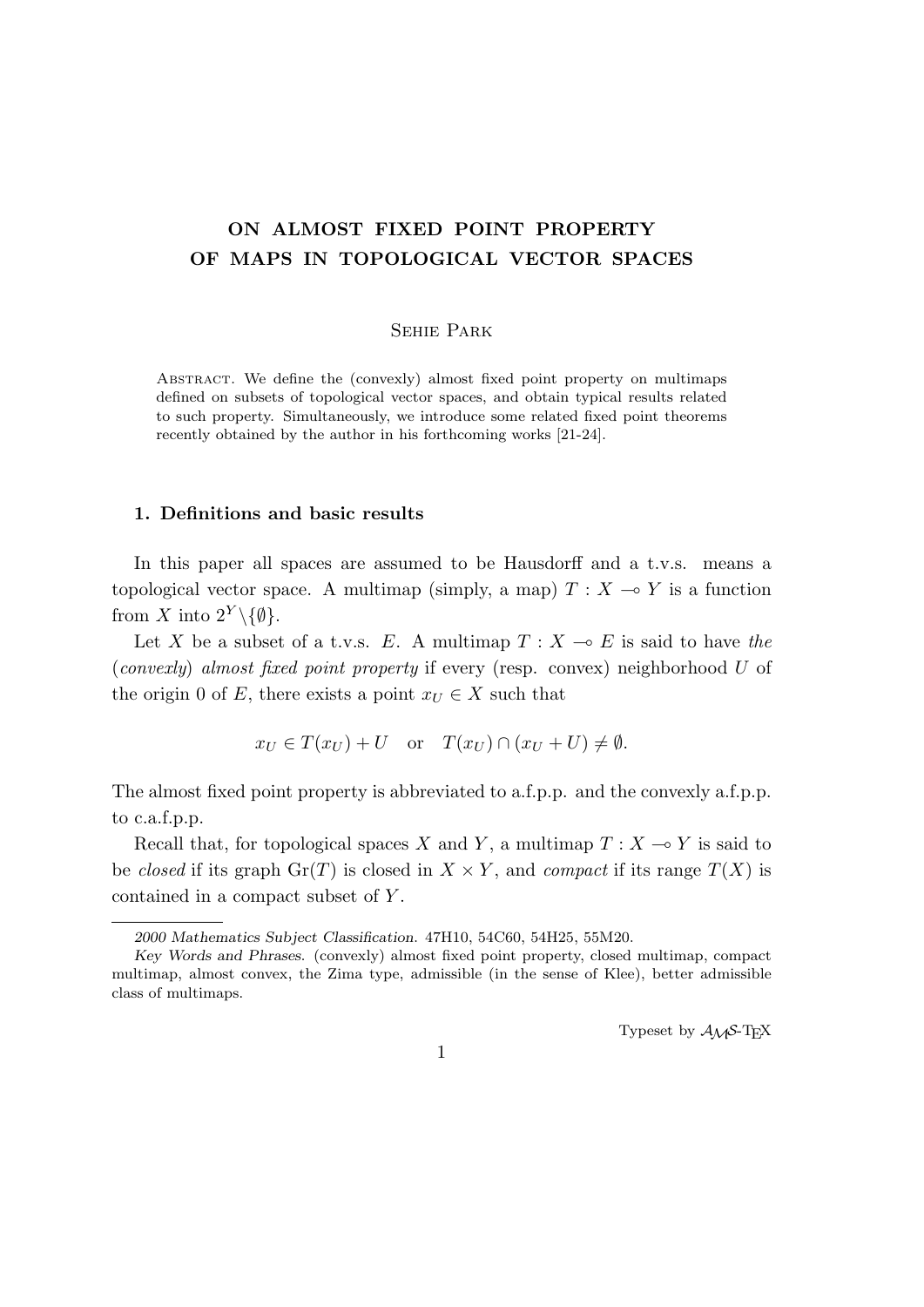It is well known that any upper semicontinuous map is closed if it has closed values, and has compact range if it has compact domain and compact values.

The following basic principle is routine :

**Theorem 1.1.** Let X be a subset of a t.v.s. E, and  $T: X \rightarrow X$  a closed *compact map. Then the following are equivalent:*

(i) *T has a fixed point.*

(ii) *T has the almost fixed point property.*

*Proof.* (i)  $\implies$  (ii) Clear.

(ii)  $\implies$  (i) For each neighborhood *U* of 0, there exist  $x_U, y_U \in X$  such that  $y_U \in T(x_U)$  and  $y_U \in x_U + U$ . Since  $T(X)$  is relatively compact, we can choose a subnet of the net  $\{y_U\}$  with a cluster point  $x_0 \in T(X)$ . Since *E* is Hausdorff, the corresponding subnet of  $\{x_U\}$  also has the cluster point  $x_0$ . Because the graph of *T* is closed in  $X \times \overline{T(X)}$ , we have  $x_0 \in T(x_0)$ . This completes our proof.

**Theorem 1.2.** Let *X* be a subset of a locally convex t.v.s. E, and  $T : X \to X$ *a closed compact map. Then the following are equivalent:*

- (i) *T has a fixed point.*
- (ii) *T has the convexly almost fixed point property.*

*Proof.* In a locally convex t.v.s., the c.a.f.p.p. is equivalent to the a.f.p.p.

*Remarks* 1. If *T* is not compact, then (ii)  $\neq$  (i). For example, let  $X = \mathbb{R}$  and  $T(x) := \{x - 1/x\}$  if  $x \neq 0$ ,  $T(0) := \{1, -1\}.$ 

2. If *T* is not closed, then (ii)  $\neq$  (i). For example, let  $X = [0, 1]$  and  $T(x) :=$  ${1/2}$  if  $x \neq 1/2$ ,  $T(1/2) := \{0, 1\}.$ 

The following is recently obtained by the author [23, Theorem 2.5]:

**Theorem 1.3.** *Let X be a compact convex subset of a t.v.s. E, V a local base of open neighborhoods of* 0 *in*  $E$ *, and*  $T : X \rightarrow E$  *a multimap such that* 

- (1) *T has the convexly almost fixed point property;*
- (2) *T has closed values; and*
- (3) *the following equality holds.*

$$
(*) \qquad \bigcap_{U \in \mathcal{V}} \{x \in X : x \in T(x) + U\} = \bigcap_{\substack{U \in \mathcal{V}} \text{cl}\{x \in X : x \in T(x) + \text{co}\,U\}}.
$$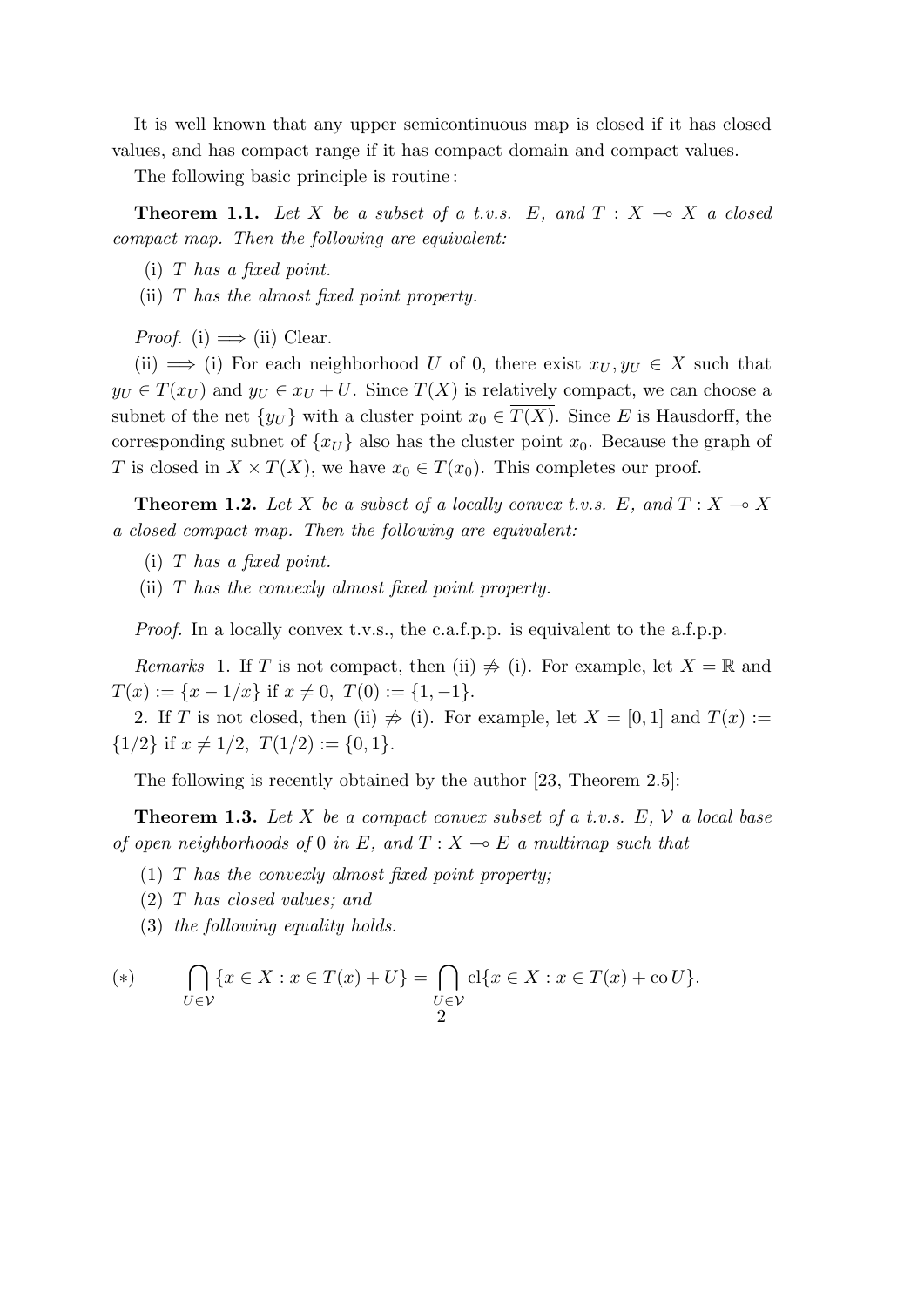*Then T has a fixed point.*

In view of the Basic Theorems 1.1 - 1.3, if we have a mapping class having the a.f.p.p.(with condition (*∗*)), then we can obtain fixed point theorems for that class.

The condition (*∗*) is due to Kim [10].

In our forthcoming work [23], we gave a class of maps satisfying (*∗*) as follows:

**Lemma 1.4.** *Let X be a convex subset of a locally convex t.v.s. Then any closed compact multimap*  $T: X \rightarrow X$  *satisfies condition* (\*).

It is clear that the converse of Lemma 1.4 does not hold.

### **2. Maps having the a.f.p.p.**

In this section, we are mainly concerned with mapping classes having the a.f.p.p.

A nonempty subset *Y* of *E* is said to be *almost convex* [8] if for any neighborhood *V* of the origin 0 of *E* and for any finite subset  $\{y_1, y_2, \dots, y_n\}$  of *Y*, there exists a finite subset  $\{z_1, z_2, \dots, z_n\}$  of Y, such that  $z_i - y_i \in V$  for each  $i = 1, \dots, n$ and  $\text{co}\{z_1, z_2, \cdots, z_n\} \subset Y$ .

From the KKM principle, we obtained the following [24]:

**Theorem 2.1.** *Let X be a subset of a t.v.s. E and Y an almost convex subset of*  $X$ *. Let*  $T: X \rightarrow E$  *be a lower* [*resp. upper*] *semicontinuous multimap such that*  $T(y)$  *is convex for all*  $y \in Y$ *. Suppose that* 

 $(Z_1)$  *for each neighborhood U of* 0 *in E, there exists a neighborhood V of* 0 *in E such that*

$$
co(V \cap (T(Y) - Y)) \subset U.
$$

*If there is a precompact subset K of X such that*  $T(y) \cap K \neq \emptyset$  *for each*  $y \in Y$  *and*  $Y \cap K$  *is dense in*  $K$ *, then*  $T$  *has the a.f.p.p.* 

From Theorems 1.1 and 2.1, we deduced a number of fixed point theorems for compact upper semicontinuous maps; see [24]. The following is an example:

**Theorem 2.2.** *Let X be a convex subset of a t.v.s. E. Then any compact upper semicontinuous multimap*  $T : X \rightarrow X$  *with nonempty closed convex values has a fixed point in X whenever the following holds:*

- $(Z_2)$  *for each neighborhood U of* 0 *in E, there exists a neighborhood V of* 0 *in E such that*
	- 3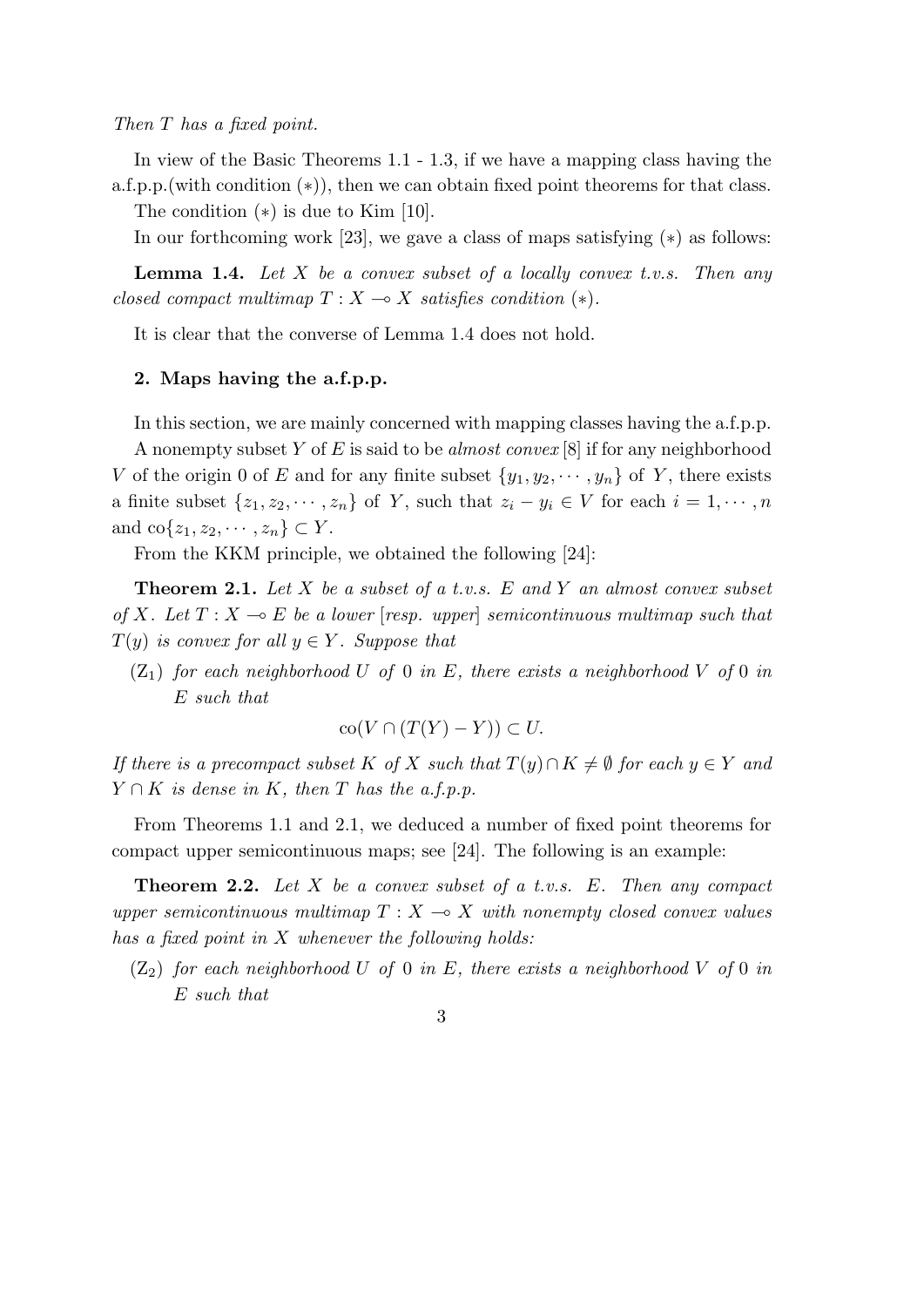$$
co(V \cap (T(X) - T(X))) \subset U.
$$

A map *T* satisfying condition  $(Z_2)$  is usually said to be of the Zima type and its study was initiated by Hadžić; see  $[7]$ .

A nonempty subset *X* of a t.v.s. *E* is said to be *admissible* (in the sense of Klee) provided that, for every compact subset *K* of *X* and every neighborhood *V* of the origin 0 of *E*, there exists a continuous map  $h: K \to X$  such that  $x - h(x) \in V$ for all  $x \in K$  and  $h(K)$  is contained in a finite dimensional subspace  $L$  of  $E$ .

Note that every nonempty convex subset of a locally convex t.v.s. is admissible. Other examples of admissible t.v.s. are  $l^p$ ,  $L^p$ , the Hardy spaces  $H^p$  for  $0 < p < 1$ , the space  $S(0, 1)$  of equivalence classes of measurable functions on [0, 1], and others. Moreover, any locally convex subset of an *F*-normable t.v.s. and any compact convex locally convex subset of a t.v.s. is admissible. Note that an example of a nonadmissible nonconvex compact subset of the Hilbert space  $l^2$  is known. For details, see Hadžić [7], Weber [25], and references therein.

Let *X* be a nonempty convex subset of a t.v.s. *E* and *Y* a topological space. A *polytope P* in *X* is any convex hull of a nonempty finite subset of *X*; or a nonempty compact convex subset of *X* contained in a finite dimensional subspace of *E*.

We define the *"better" admissible class*  $\mathfrak{B}$  of multimaps as follows:

 $F \in \mathfrak{B}(X, Y) \Longleftrightarrow F : X \to Y$  is a map such that for any polytope *P* in *X* and any continuous map  $f: F(P) \to P$ , the composition  $f(F|_P): P \to P$  has a fixed point.

Examples of subfamilies of  $\mathfrak{B}$  are as follows: the class  $\mathbb C$  of single-valued continuous maps, the class  $K$  of the Kakutani maps (u.s.c. with compact convex values and codomains are convex spaces), the Aronszajn maps M (u.s.c. with compact  $R_\delta$  values), the acyclic maps V (u.s.c. with compact acyclic values), the Powers maps  $V_c$  (the compositions of acyclic maps), the O'Neill maps  $N$  (continuous with values consisting of one or more *m* acyclic components, where *m* is fixed), the approachable maps  $\mathbb A$  (in uniform spaces) or approximable maps  $\mathbb A^\kappa$  due to Ben-El-Mechaiekh and Idzik, admissible maps in the sense of Górniewicz, permissible maps of Dzedzej, the admissible map  $\mathfrak{A}_{c}^{\kappa}$  of Park, and others. For details, see [16, 17].

The following fixed point theorem was obtained recently by the author [16, 17]:

<sup>4</sup>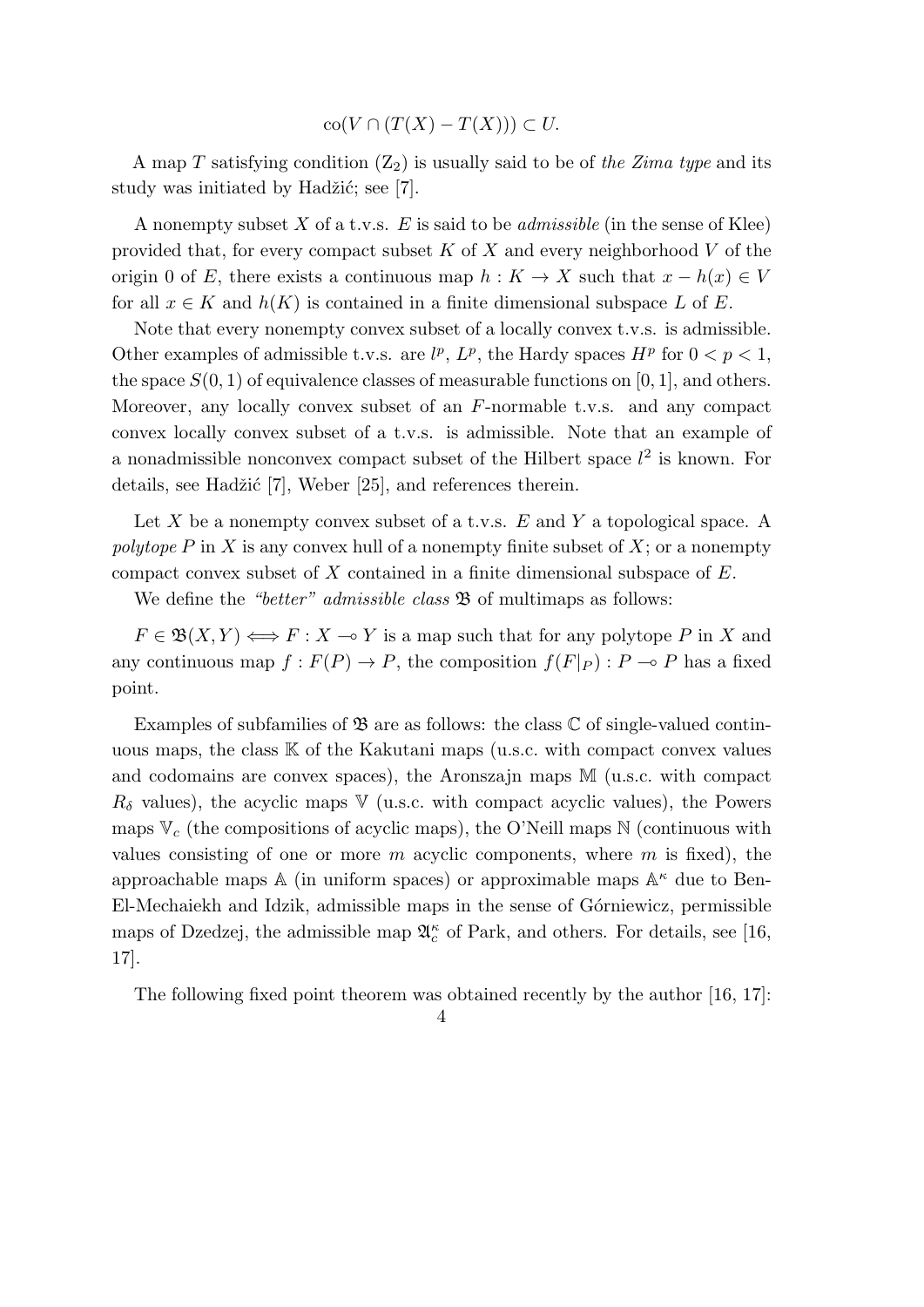**Theorem 2.3.** *Let E be a t.v.s. and X an admissible convex subset of E. Then any compact map*  $T \in \mathfrak{B}(X,X)$  *has the a.f.p.p. Further, if T is closed, then T has a fixed point.*

Let  $\langle X \rangle$  denote the set of all nonempty finite subsets of a set X.

Let *X* be a convex subset of a linear space and *Y* a topological space. In 1996, Chang and Yen [5] defined

 $T \in KKM(X, Y) \iff T : X \to Y$  is a map such that the family  $\{S(x) : x \in X\}$ has the finite intersection property whenever  $S: X \rightarrow Y$  has closed values and  $T(\text{co } N) \subset S(N)$  for each  $N \in \langle X \rangle$ .

Moreover, Chang and Yen [6] introduced the class of *S*-KKM maps and gave a characterization of such maps and an *s*-KKM theorem for  $s: X \to Y$ . This was extended to *S*-KKM maps by Lin and Chang [11] with additional results. This is followed by Chang, Huang, Jeng, and Kuo [4].

Let *X* be a nonempty set, *Y* a nonempty convex subset of a linear space and *Z* a topological space. If  $S: X \to Y$ ,  $T: Y \to Z$  and  $F: X \to Z$  are three multimaps satisfying

$$
T(\text{co } S(A)) \subset F(A)
$$

for any  $A \in \langle X \rangle$ , then *F* is called a *generalized S*-*KKM* map with respect to *T*. If the multimap  $T: Y \to Z$  satisfies that for any generalized *S*-KKM map *F* with respect to *T* the family  $\{F(x) : x \in X\}$  has the finite intersection property, then *T* is said to have the *S-KKM property*. The class *S*-KKM(*X, Y, Z*) is defined to be the set  $\{T: Y \to Z \mid T \text{ has the } S\text{-KKM property}\}$ ; see [6, 11].

As shown in [4], if  $X = Y$  and *S* is the identity map  $1_X$ , then *S*-KKM(*X, X, Z*) reduces to the class  $KKM(X, Z)$  introduced by Chang and Yen [5], and moreover, KKM $(Y, Z)$  is contained in *S*-KKM $(X, Y, Z)$  for any  $S: X \rightarrow Y$  and generally this inclusion is proper.

All of the authors of [3-6, 11, 12] claim that their multimap classes properly contain the class  $\mathfrak{A}_{c}^{\kappa}$  under some restriction by giving a few examples which are trivial but neither substantial nor practical.

If *S* is a single-valued map  $s: X \to Y$ , then the class *s*-KKM(*X,Y, Z*) were treated in [9]. We know that certain *s*-KKM classes are contained in the class B; see [23].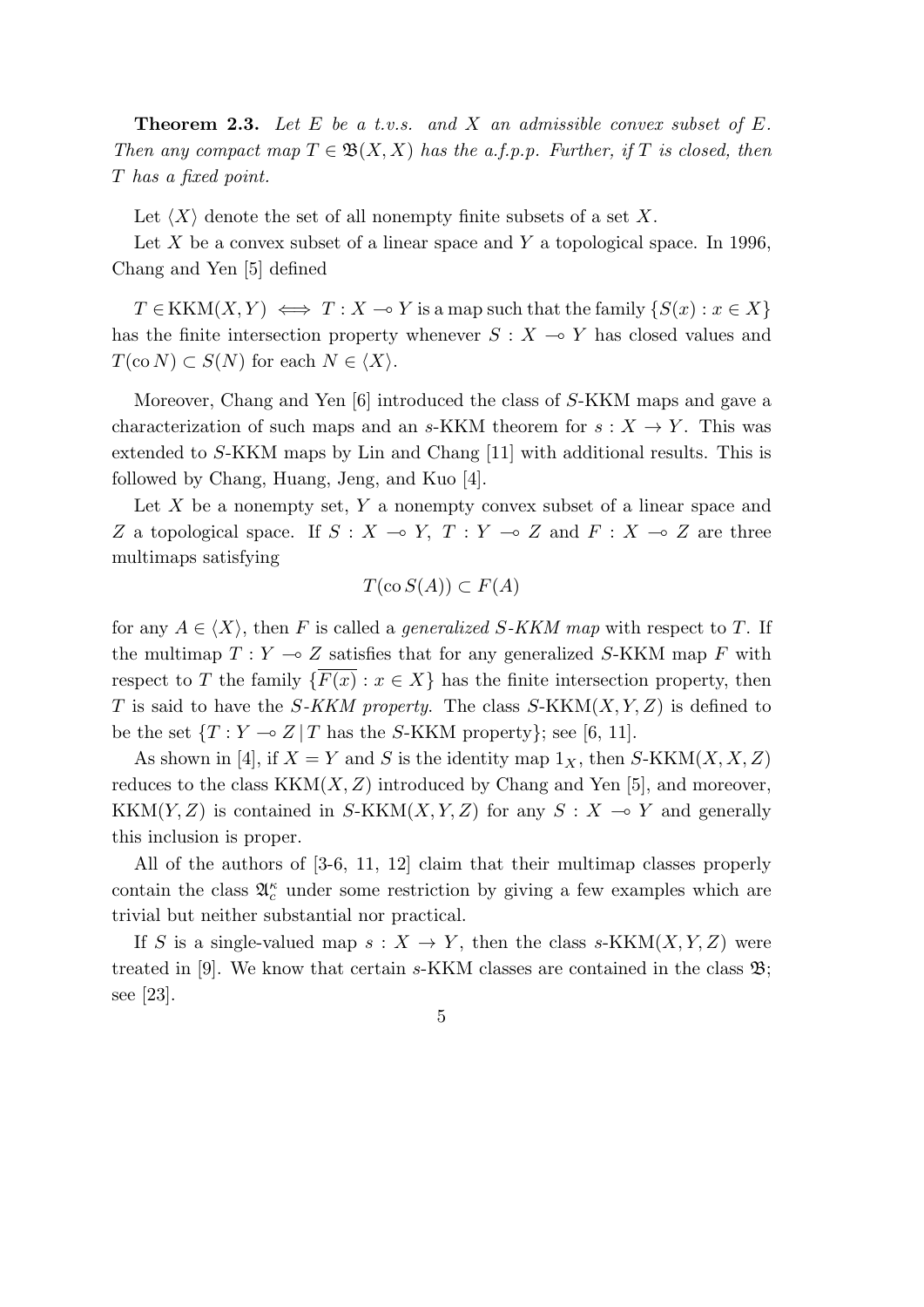**Lemma 2.4.** *Let*  $X$  *be a convex subset of a t.v.s.,*  $I$  *a set,*  $s: I \rightarrow X$  *a surjection, and*  $T \in s$ *-KKM*(*I, X, X*)*. If T is closed and compact, then*  $T \in$  $\mathfrak{B}(X,X)$ .

From Lemma 2.4 and Theorem 2.3, we have the following [23]:

**Theorem 2.5.** *Let E be a t.v.s. and X an admissible* (*in the sense of Klee*) *convex subset of*  $E$ ,  $I$  *a set,*  $s: I \to X$  *a surjection, and*  $T \in s$ -KKM $(I, X, X)$ *. If T is closed and compact, then T has a fixed point.*

Note that if *I* is a nonempty subset of *X*, then Theorem 2.5 reduces to Chang, Huang, and Jeng [3, Theorem 3.1].

It should be noticed that the main fixed point theorems in [3, 5, 12] and others are disguised forms of our Theorem 2.3. Most of other results in those papers are also formally generalized (but not practical) or disguised forms of earlier works of the author on the classes  $\mathfrak{A}_{c}^{\kappa}$  or  $\mathfrak{B}$  of multimaps.

### **3. Maps having the c.a.f.p.p.**

In this section, we are mainly concerned with mapping classes having the c.a.f.p.p.

From Theorem 2.1, we deduced the following in [24]:

**Theorem 3.1.** *Let X be a subset of a t.v.s. E and Y an almost convex subset of X. Let*  $T: X \rightarrow E$  *be a lower* [*resp. upper*] *semicontinuous multimap such that*  $T(y)$  *is convex for all*  $y \in Y$ *. If there is a precompact subset*  $K$  *of*  $X$  *such that T*(*y*)  $\cap$  *K*  $\neq$  *Ø for each y*  $\in$  *Y and Y*  $\cap$  *K is dense in K*, then *T has the c.a.f.p.p.* 

From Theorem 3.1, we have some particular cases as follows and, from each of them, we can deduce fixed point theorems for closed compact maps defined on convex subsets of a locally convex t.v.s.

In case  $X = Y$ , Theorem 3.1 reduces to the following:

**Corollary 3.2.** Let X be a convex subset of a t.v.s. E. Let  $T : X \to E$  be *a lower* [*resp. upper*] *semicontinuous multimap such that T*(*x*) *is convex for each*  $x \in X$ *. If there is a precompact subset K of X such that*  $T(x) \cap K \neq \emptyset$  *for each*  $x \in X$ *, then T has the c.a.f.p.p.* 

From Theorem 3.1, we have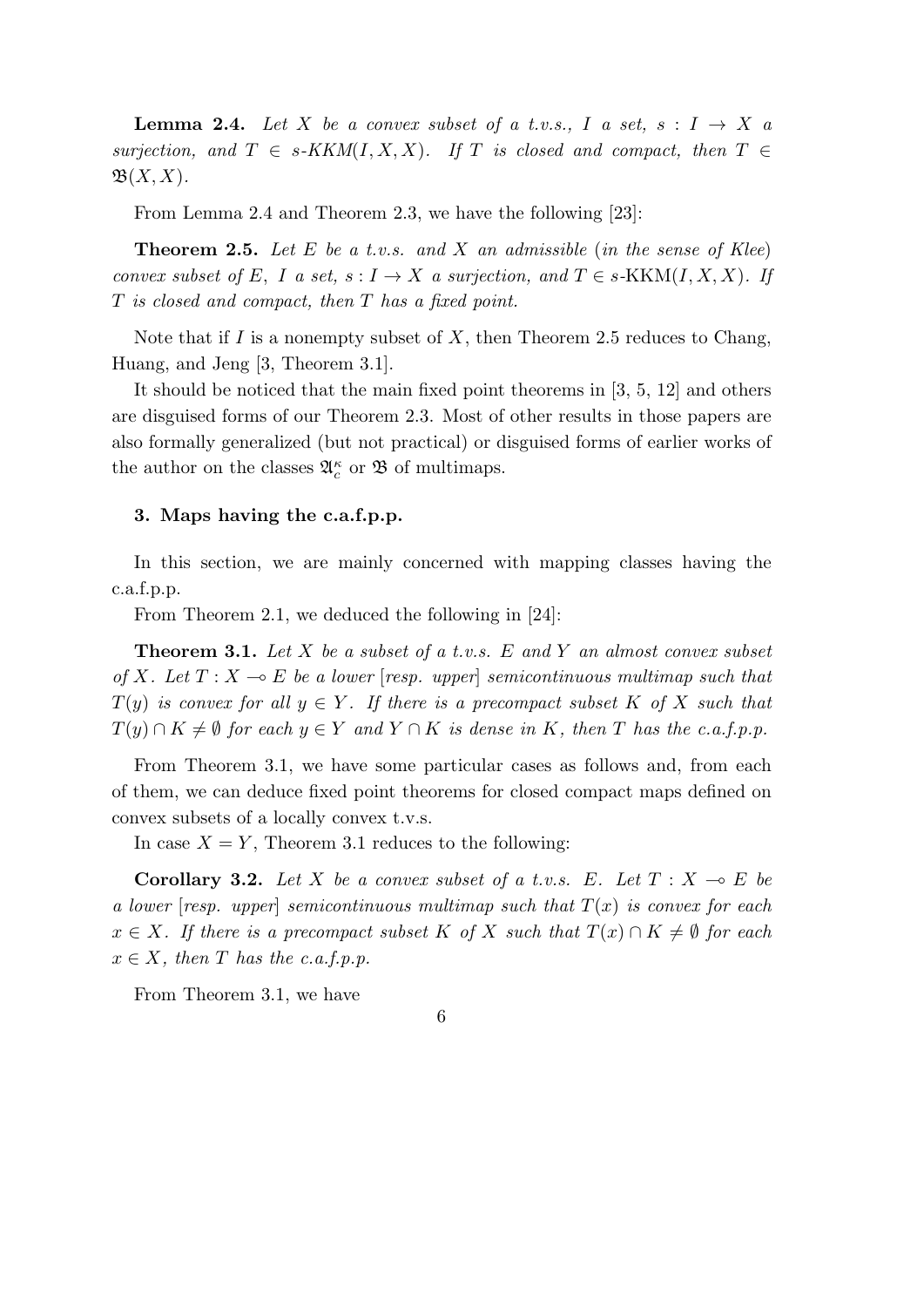**Corollary 3.3.** *Let X be a subset of a t.v.s. E and Y an almost convex dense subset of X. Let*  $T: X \to E$  *be a multimap such that* (1)  $T^-(z)$  *is open for each*  $z \in E$ ; and (2)  $T(y)$  is convex for each  $y \in Y$ . If there is a precompact subset K of X such that  $T(y) \cap K \neq \emptyset$  for each  $y \in Y$  and  $Y \cap K$  is dense in K, then T has *the c.a.f.p.p.*

In case  $X = Y$ , Corollary 3.3 reduces to the following:

**Corollary 3.4.** Let *X* be a convex subset of a t.v.s. E, and  $T: X \to X$  be a *multimap such that* (1)  $T(x)$  *is convex for each*  $x \in X$ ; (2)  $T^-(y)$  *is open for each*  $y \in X$ ; and (3)  $T(X)$  is contained in a compact subset K of X. Then T has the *c.a.f.p.p.*

Ben-El-Mechaiekh [1, 2] showed that, if *E* is further assumed to be locally convex in Corollary 3.4, then *T* has a fixed point; and conjectured that, under the hypotheses of Corollary 3.4, *T* would have a fixed point. This conjecture is not resolved yet; for partial solutions, see [19]. However, Corollary 3.4 is a new partial solution.

We know that certain *s*-KKM classes have the c.a.f.p.p.; see [23]:

**Theorem 3.5.** *Let I be a nonempty set, X a convex subset of a t.v.s.* (*not necessarily Hausdorff*)*,*  $s: I \rightarrow X$ *, and*  $T \in s$ *-KKM*(*I, X, X*) *a compact multimap such that*  $T(X) \cap s(I)$  *is dense in*  $T(X)$ *. Then*  $T: X \to X$  *has the c.a.f.p.p.* 

Combining Theorems 1.2 and 3.5, we have the following [23]:

**Theorem 3.6.** *Let X be a convex subset of a locally convex t.v.s., I a nonempty*  $set, s: I \rightarrow X$ , and  $T \in s$ -KKM(*I, X, X*) a closed compact map such that  $T(X) \cap T(Y)$  $s(I)$  *is dense in*  $T(X)$ *. Then T has a fixed point.* 

Note that if  $X = I$  and  $\overline{T(X)} \subset s(I)$ , then Theorem 3.6 reduces to Chang et al. [3, Theorem 3.2] and further if  $s = 1<sub>X</sub>$ , then to Chang and Yen [5, Theorem 2], and if *X* itself is compact, then to Huang and Jeng [9, Corollary 2.4].

Combining Theorems 1.3 and 3.5, we have the following:

**Theorem 3.7.** *Let X be a compact convex subset of a t.v.s., I a nonempty set,*  $s: I \to X$ , and  $T \in s$ -KKM(*I,X,X*) a closed-valued map such that  $T(X) \cap s(I)$ *is dense in*  $T(X)$ *. If T satisfies condition* (\*), then *T* has a fixed point.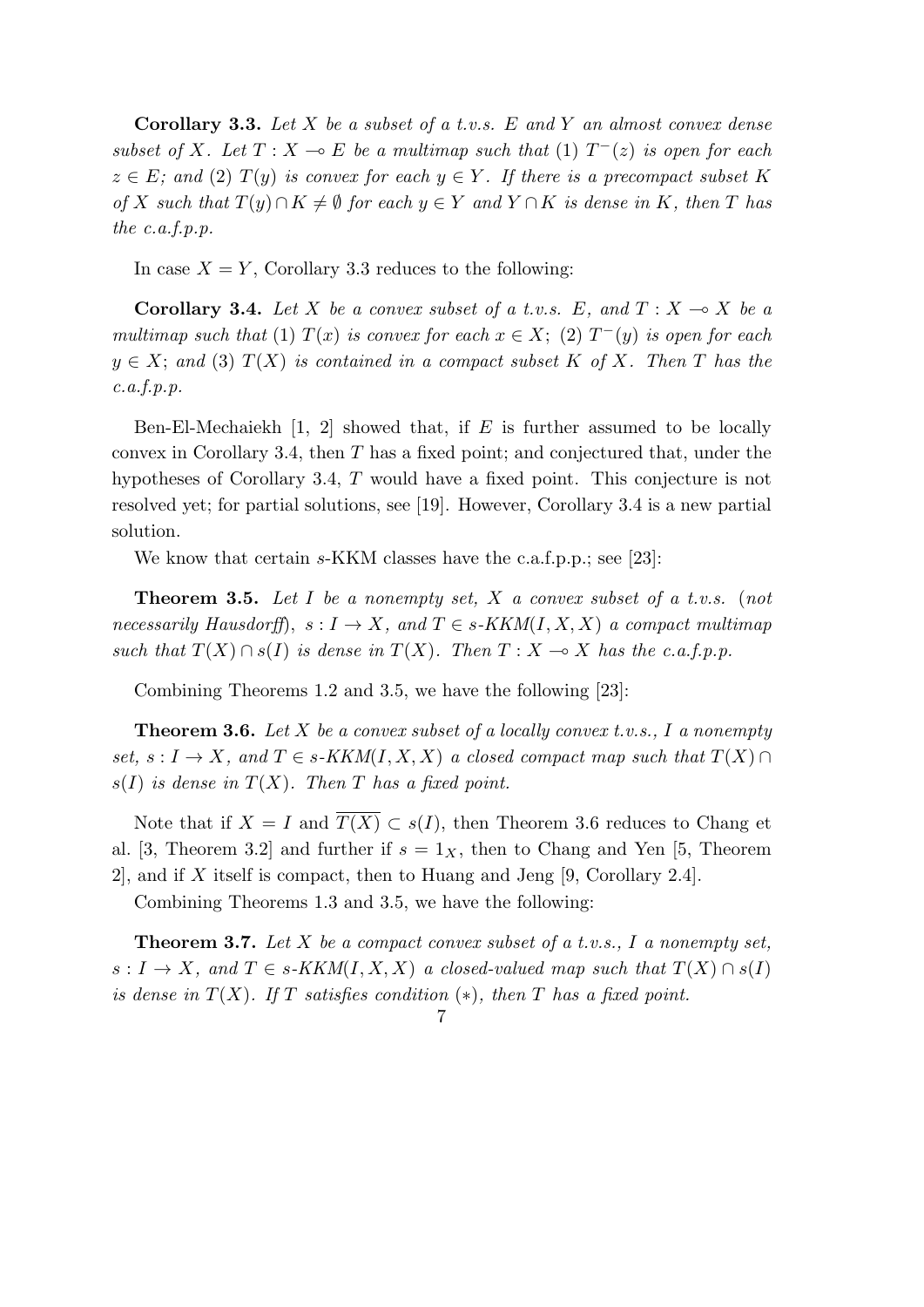Note that if  $X = I$  and  $\overline{T(X)} \subset s(I)$ , then Theorem 3.7 reduces to Huang and Jeng [9, Theorem 2.2], and if  $X = I$  and  $s = 1_X$ , then Theorem 3.7 originates from Park [18, Theorem 1]. If  $T : X \to X$  is upper semicontinuous with convex values, then *T* ∈ KKM(*X, X*) ⊂ *s*-KKM(*X, X, X*); see Huang and Jeng [9].

| $E\,$       | $f: K \longrightarrow K$ |            | $F: K \rightarrow K$ |             |
|-------------|--------------------------|------------|----------------------|-------------|
|             | <b>Brouwer</b>           | 1912       | Kakutani             | 1941        |
| $_{\rm II}$ | Schauder                 | 1927, 1930 | <b>Bohnenblust</b>   |             |
|             |                          |            | and Karlin           | 1950        |
| III         | Tychonoff                | 1935       | Fan                  | 1952        |
|             | Hukuhara                 | 1950       | Glicksberg           | 1952        |
|             |                          |            | Himmelberg           | 1972        |
| IV          | Fan                      | 1964       | Granas and Liu       | 1986        |
|             |                          |            | Park                 | 1988        |
|             | Zima                     | 1977       | Hadžić               | 1981, 1982, |
|             | Rzepecki                 | 1979       |                      | 1987        |
|             | Hadžić                   | 1982       |                      |             |

Finally, the above diagram shows some historically well-known fixed point theorems, where *K* denotes nonempty compact convex subset of a t.v.s. *E, f* continuous selfmaps, and *F* Kakutani maps (that is, upper semicontinuous maps having closed convex values).

In the diagram, *E* in the class I denotes Euclidean spaces, II normed vector spaces, III locally convex t.v.s., and IV topological vector spaces having sufficiently many linear functionals. Moreover, in the class V,  $f(K)$  and  $F(K)$  are of the Zima type. For the literature, see [13-15, 20] and other references in the end of this paper. Note that, in the diagram, theorems due to Hukuhara, Rzepecki, Himmelberg, and Hadžić are stated for compact maps without assuming compactness of domains.

It should be emphasized that each theorem in the diagram follows from one or more results in this paper, and it would be interesting to check this matter.

### **References**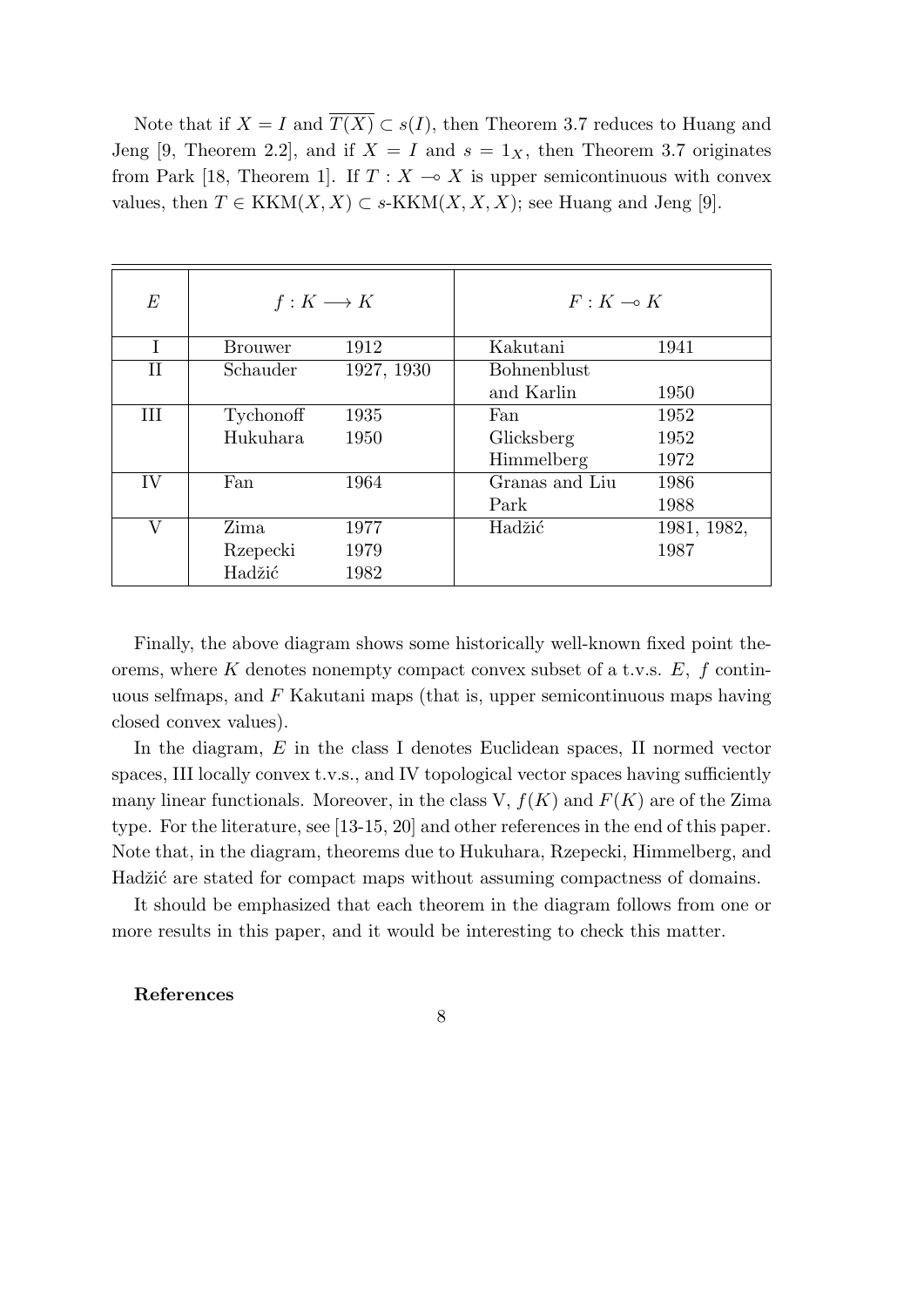- [1] H. Ben-El-Mechaiekh, *The coincidence problem for compositions of set-valued maps*, Bull. Austral. Math. Soc. **41** (1990), 421–434.
- [2] H. Ben-El-Mechaiekh, *Fixed points for compact set-valued maps*, Q & A in General Topology **10** (1992), 153–156.
- [3] T.-H. Chang, Y.-Y. Huang, and J.-C. Jeng, *Fixed point theorems for multifunctions in S-KKM class*, Nonlinear Anal., to appear.
- [4] T.-H. Chang, Y.-Y. Huang, J.-C. Jeng, and K.-W. Kuo, *On S-KKM property and fixed point theorems*, J. Math. Anal. Appl. **229** (1999), 212–227.
- [5] T.-H. Chang and C.-L. Yen, *KKM property and fixed point theorems*, J. Math. Anal. Appl. **203** (1996), 224–235.
- [6] T.-H. Chang and C.-L. Yen, *Generalized KKM theorem and its applications*, Banyan Math. J. **2** (1996), 21–28.
- [7] O. Hadžić, *Fixed Point Theory in Topological Vector Spaces*, Univ. of Novi Sad, Novi Sad, 1984, 337pp.
- [8] C.J. Himmelberg, *Fixed points of compact multifunctions*, J. Math. Anal. Appl. **38** (1972), 205–207.
- [9] Y.-Y. Huang and J.-C. Jeng, *Fixed point theorems of the Park type in S-KKM class*, Nonlinear Anal. Forum, **5** (2000), 51–59.
- [10] W.K. Kim, *A fixed point theorem in a Hausdorff topological vector space*, Comment. Math. Univ. Carolinae **36** (1995), 33–38.
- [11] L.-J. Lin and T.-H. Chang, *S-KKM theorems, saddle points and minimax inequalities*, Nonlinear Anal. **34** (1998), 73–86.
- [12] L.-J. Lin and Z.-T. Yu, *Fixed point theorems of KKM-type maps*, Nonlinear Anal. **38** (1999), 265–275.
- [13] Sehie Park, *Fixed point theorems on compact convex sets in topological vector spaces*, Contemp. Math. Amer. Math. Soc. **72** (1988), 181–191.
- [14] Sehie Park, *Some coincidence theorems on acyclic multifunctions and applications to KKM theory*, Fixed Point Theory and Applications (K.-K. Tan, ed.), World Sci., River Edge, NJ, 1992, pp.248–277.
- [15] Sehie Park, *Eighty years of the Brouwer fixed point theorem*, Antipodal Points and Fixed Points (by J. Jaworowski, W.A. Kirk, and S. Park), Lect. Notes Ser. 28, RIM-GARC, Seoul Nat. Univ., 1995, pp.55–97.
- [16] Sehie Park, *Fixed points of the better admissible multimaps*, Math. Sci. Res. Hot-Line **1**(9)  $(1997), 1-6.$